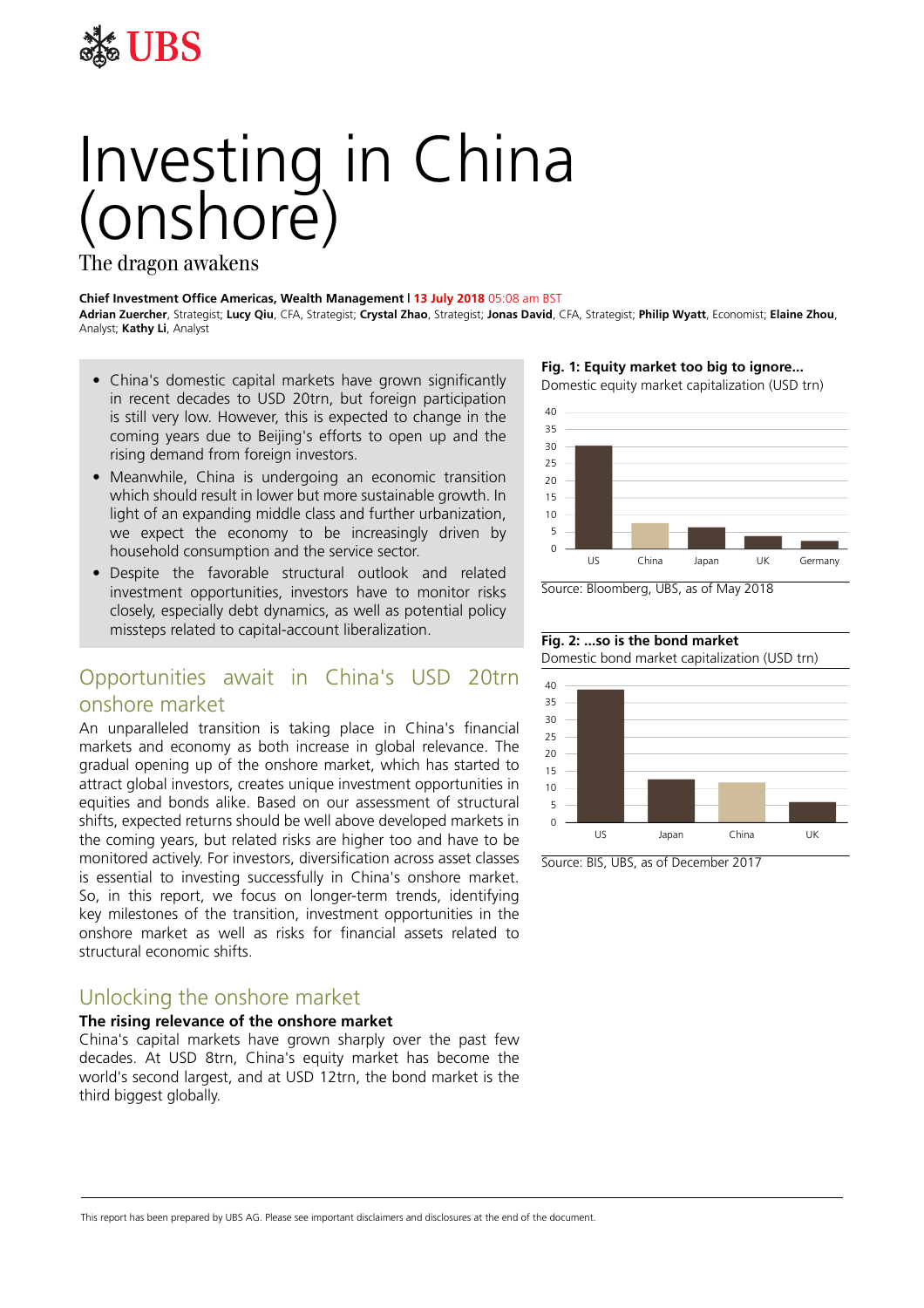Despite the size, foreign participation in Chinese equity and bond markets remains very small, at only around 2%. This does not reflect the size and importance of the Chinese economy and its financial markets. We believe this will change significantly, thanks to China's efforts to open up and the rising interest from foreign investors.

China has been gradually opening up its capital markets in recent years. Although there was a pause due to huge currency depreciation pressure after a move to a market-determined exchange rate in August 2015, this process has re-accelerated since last year when capital outflow stabilized (see Table 1). The motivation is clear: China wants foreign capital to help deepen its capital markets and increase efficiency in capital allocation. In addition, the resulting capital inflows should help create a two-way currency market and ultimately support the internationalization of its currency, the yuan or renminbi (RMB).

Recent efforts, including the launch of stock and bond connect programs and the lifting of restrictions regarding foreign ownership in the financial sector, demonstrate China's desire to open up its capital markets.

Global investors are also increasingly recognizing the importance of Chinese assets in their portfolios. MSCI included A-shares into its benchmark indices in June 2018, and Bloomberg announced in March the likely inclusion of China onshore bonds in April 2019. Although initial inclusion factors are small, these changes represent a material shift by major indices to boost exposure to Chinese onshore financial assets, and we expect more to follow. Putting aside the long-term macro and earnings thesis described later in this piece, MSCI China A appears well positioned to achieve outperformance compared to global equity markets based purely on investor positioning.

#### **Table 1: China's gradual opening up of capital markets**

| November 2014     | China launched Shanghai-Hong Kong<br>Stock Connect                                                                                        |  |
|-------------------|-------------------------------------------------------------------------------------------------------------------------------------------|--|
| October 2016      | CNY joined the USD, EUR, JPY and GBP<br>in the IMF's special drawing rights basket                                                        |  |
| December 2016     | China launched Shenzhen-Hong Kong<br>Stock Connect                                                                                        |  |
| June 2017         | MSCI announced the addition of China A-<br>shares to the MSCI EM index starting<br>June 2018                                              |  |
| <b>July 2017</b>  | China launched Bond Connect<br>(northbound only)                                                                                          |  |
| <b>March 2018</b> | Bloomberg announced the planned<br>addition of China onshore bonds in<br>Bloomberg Barclays Global Aggregate<br>Index starting April 2019 |  |
| <b>March 2018</b> | China launched an RMB-denominated oil<br>future open to international investors                                                           |  |
| <b>March 2018</b> | China opened doors for Chinese<br>depository receipts (CDRs) and IPOs for<br>innovative companies in the onshore<br>market                |  |
| April 2018        | China pledged to lift foreign ownership<br>limits for domestic financial institutions                                                     |  |
| May 2018          | China quadrupled the daily quota on the<br>stock connect programs                                                                         |  |
| May 2018          | China opened Dalian iron ore futures<br>market to overseas investors                                                                      |  |
| <b>June 2018</b>  | China A-shares included in the MSCLEM<br>Index                                                                                            |  |
| <b>June 2018</b>  | China scrapped repatriation cap and lock-<br>up period for QFII and RQFII programs<br>and allowed FX hedging                              |  |

Source: Media reports, UBS

#### **Increased overseas inflows to serve as catalyst to onshore equity market**

We see the continued institutionalization and internationalization of A-shares as a long-term trend, following the opening up of Chinese capital markets. The impact may be mild on the overall market given the huge market cap of A-shares (about USD 8trn currently), but could be significant for individual stocks as foreign capital will continue to be concentrated in just some stocks, largely in the consumer and healthcare sectors.

The recent quadrupling of the two Stock Connects' daily quota for both north and southbound capital flows improves the accessibility to A-shares, in preparation for expected inflows due to the MSCI A-share inclusion. Although the market has barely utilized the current daily quotas (10- 20% for the Shanghai-Hong Kong Connect and even less for the Shenzhen-Hong Kong Connect), northbound trading will likely increase sharply as a result of the MSCI inclusion in June 2018, in our view. We are forecasting an additional USD 60bn of inflows into A-shares following the first step of the inclusion in June; the inclusion factor of 5% by September 2018. In 3-5 years, we expect over USD 350bn of inflows on full inclusion, and foreign capital to reach 6- 7% of A-shares' market cap versus less than 2% currently.

Northbound inflows have been picking up since 2017 and have reached around USD 70bn year-to-date. Foreign investors are much more overweight on the consumer and healthcare sectors than Chinese investors are in the Ashare market. The top 20 most-held northbound stocks accounted for 57% of total northbound inflows in 2017. And data shows that 15 stocks have accounted for 49% of northbound net buying since March 2018, most of which are in the consumer and healthcare sectors. In terms of investment styles, foreign investors are more risk averse than their Chinese counterparts and prefer EPS certainty to high beta.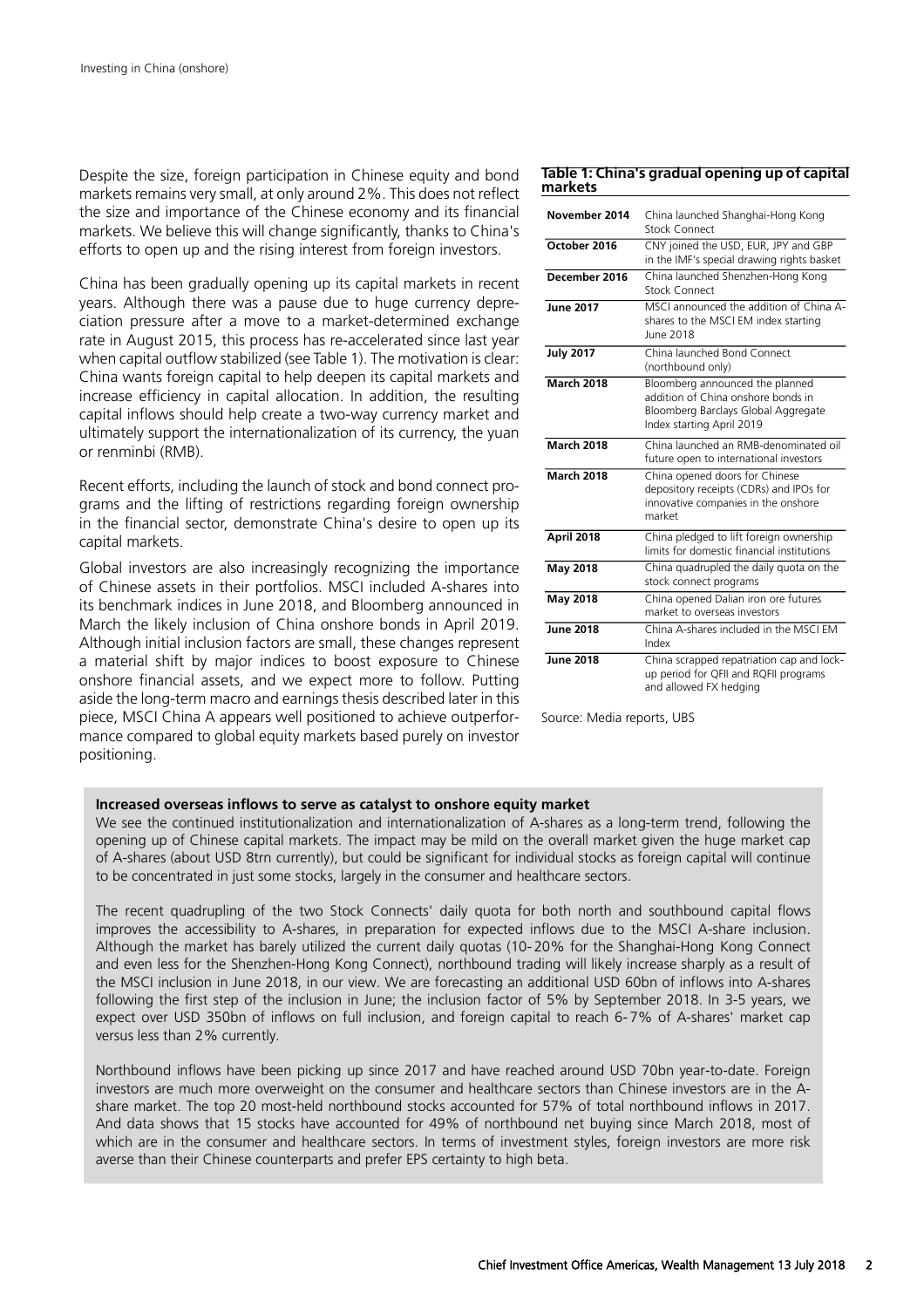#### **Access to unique investment opportunities**

The rising interest in Chinese assets is understandable: the market is simply too big to ignore and the country's economic growth is more than double the rate of the US. Some global investors already have allocations in Chinese financial assets via offshore listed stocks and bonds. However, the onshore market is much larger and offers some unique opportunities not available in the offshore market.

#### *Equity market*

Clearly, there is no simple correlation between higher GDP growth and superior stock market performance as the latter also depends on superior ROE and EPS growth over the cycle. But the growth transition envisaged in the next section of this report does imply that the Chinese equity market, onshore in particular, will continue to undergo a dynamic process of new company listings likely to build out innovative players in value added sectors with pricing power. For example, many of the leading consumer brands are only listed onshore, so investors who wish to capitalize on the rising consumption theme need to access the A-share market. The onshore equity market also has higher exposure to healthcare names which are likely to benefit from the aging population. In addition, sectors benefiting from the industrial upgrade plan, such as electronic components and aerospace & defense, are mostly listed onshore. In the coming years, we expect double-digit equity market returns due to China's superior economic growth compared to global GDP growth and on the back of margin expansion as companies move up the value chain and gain more pricing power.

When forecasting the total return for equities, we derive estimated earnings reflecting a moderation in economic growth and a real revenue growth rate. This assumes a gradual increase in margins due to sector consolidation and improvement in the return on equity (ROE). To forecast the expected change in valuation, we use macroeconomic factors to estimate the long-term fair value for China onshore equities given their relatively short trading history. We then forecast future dividends by using the historical level as a starting point and assume the current dividend yield will converge to the fair value over the business cycle as Chinese listed companies' dividend policy becomes more mature. We then forecast real returns based on estimates of these factors, and add an inflation expectation to reach the nominal return forecast per annum. Based on this framework, we expect low double-digit total returns in the onshore equity market – slightly higher than our expectation in the offshore market. At the same time, small caps are set to outperform large caps.

Several of the domestically-listed companies operate in a relatively protected environment with entry barriers for international competitors. While this creates attractive investment opportunities, volatility is also higher than in developed market equities, and related market risks and inefficiencies require active monitoring.

#### *Bond market*

China's onshore bond market is also undergoing structural shifts. Recent efforts to deleverage and remove implicit guarantees are a long-term positive for the domestic bond market. For investors, this has two important implications.





Source: Hong Kong Stock Exchange, UBS, as of 15 June 2018

**Fig. 4: More exposure to financial, industrial and consumer sectors in the onshore market** Sector weights



Source: CSI, Bloomberg, as of December 2017

#### **Fig. 5: Rising credit differentiation**

Yield of enterprise bonds (EB) rated AAA and AA-, including spread



Source: WIND, UBS, as of June 2018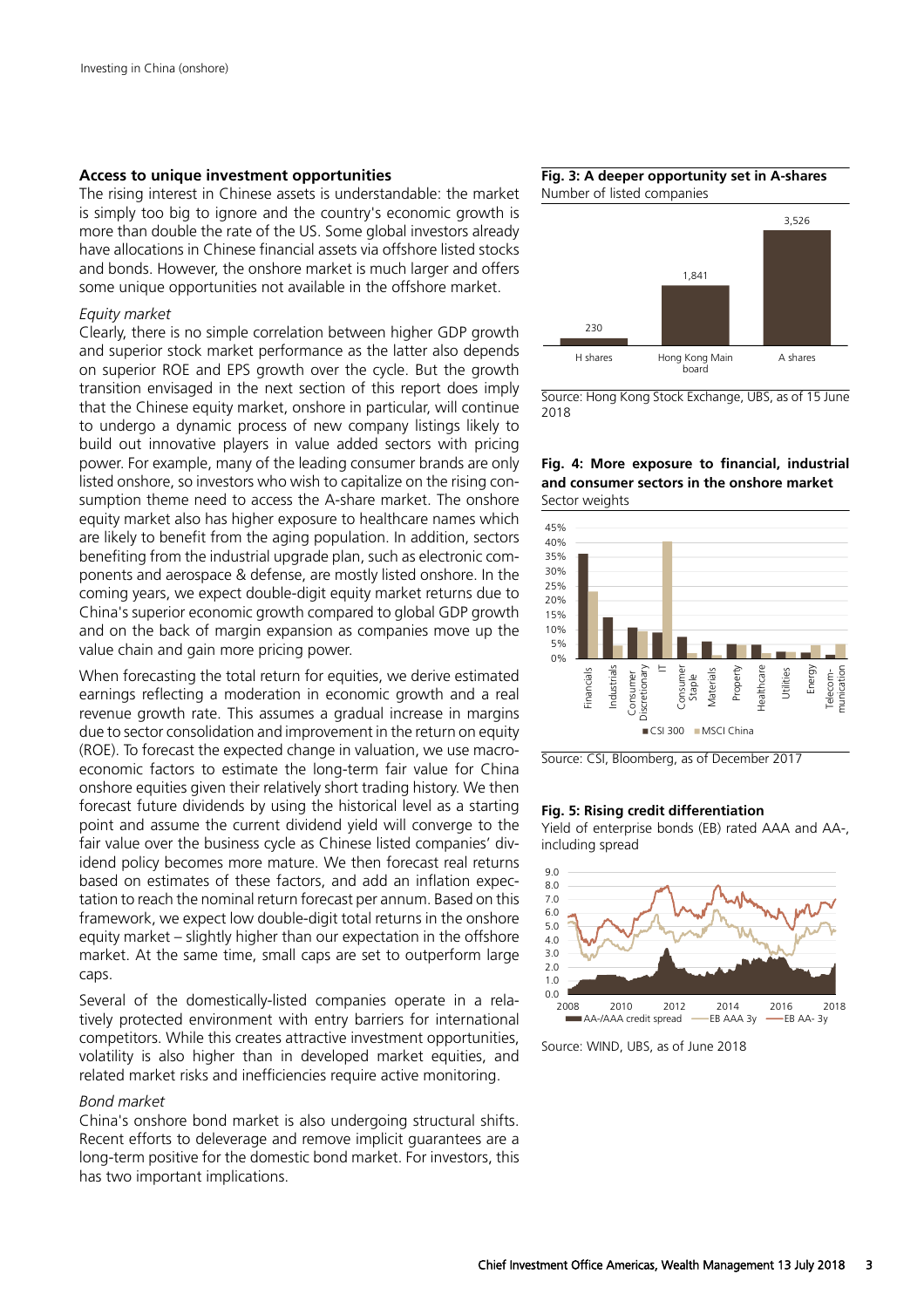First, we expect Chinese treasury rates to come down as a result of the deleveraging efforts and gradual growth slowdown, which should propel returns and the yield curve to show a bull steepening. This means attractive return prospects for onshore government bonds, given the likely capital gains on top of already attractive yields relative to their global peers. Given current yields of 3% and 3.5% for one- and ten-year government bonds, respectively, and expected lower average yields over the next few years, we expect total returns above 3% p.a. for shorter dated government bonds and 4% p.a. for longer dated ones.

Second, we expect increased credit differentiation among corporate bonds. This means investors who do their homework on credit analysis will now be fairly compensated with higher yields. Investors who used to chase yields irrespective of credit quality due to implicit government guarantees in the past will now have to face growing pains, as wider credit spreads and higher default rates for risky issuers are likely in the near term. After considering the trend of credit spreads, corporate defaults and recovery rates, we expect around 5% p.a. gains for corporate credits over the next few years, but credit selection will become increasingly important.

#### *Market characteristics*

Market inefficiency still exists in the onshore market, especially in the equity market given the retail dominance. Analyst coverage of onshore stocks and credits is also still expanding from low levels. As a result, we think active management can add value to investment returns, and hedge funds operating in Chinese onshore capital markets should be an integral part of investors' portfolios. Our estimates suggest onshore-focused hedge funds should be able to achieve higher returns than their global competitors as they can benefit from more market inefficiencies and low stock correlation and dispersion. In addition, hedge funds also provide diversification benefits given their low correlations to bonds and equities throughout the business cycle.

From a portfolio perspective, Chinese onshore assets also provide a meaningful diversification benefit for global investors, given their relatively low correlation to global assets. For example, the MSCI China onshore index has a correlation of 0.32 with the MSCI ACWI World Index, relative to 0.69 for MSCI China offshore index and 0.94 for the US. This year, despite the 50bps rise in the 10-year US Treasury yield, the 10-year Chinese government bond yield has dropped by around 30bps (as of 19 June 2018), as the Chinese economy is largely driven by domestic factors. In addition, given the still low foreign participation, asset prices are less sensitive to international capital flows, though we expect this to rise gradually going forward.

#### *Outlook*

We think Chinese assets will continue to increase in size and importance in a globally diversified portfolio. Recent efforts to open up the capital market have significantly broadened the access, and we expect more to come over the coming years. In addition to China's significant size, the country is undergoing important structural shifts which should offer tremendous investment opportunities. Investors with better understanding of the onshore market will be better positioned to capitalize on this.

#### **Fig. 6: Onshore Chinese assets provide a meaningful diversification benefit**

Correlation with MSCI ACWI World







Source: Bloomberg, UBS, correlation based on 5y weekly data, as of June 2018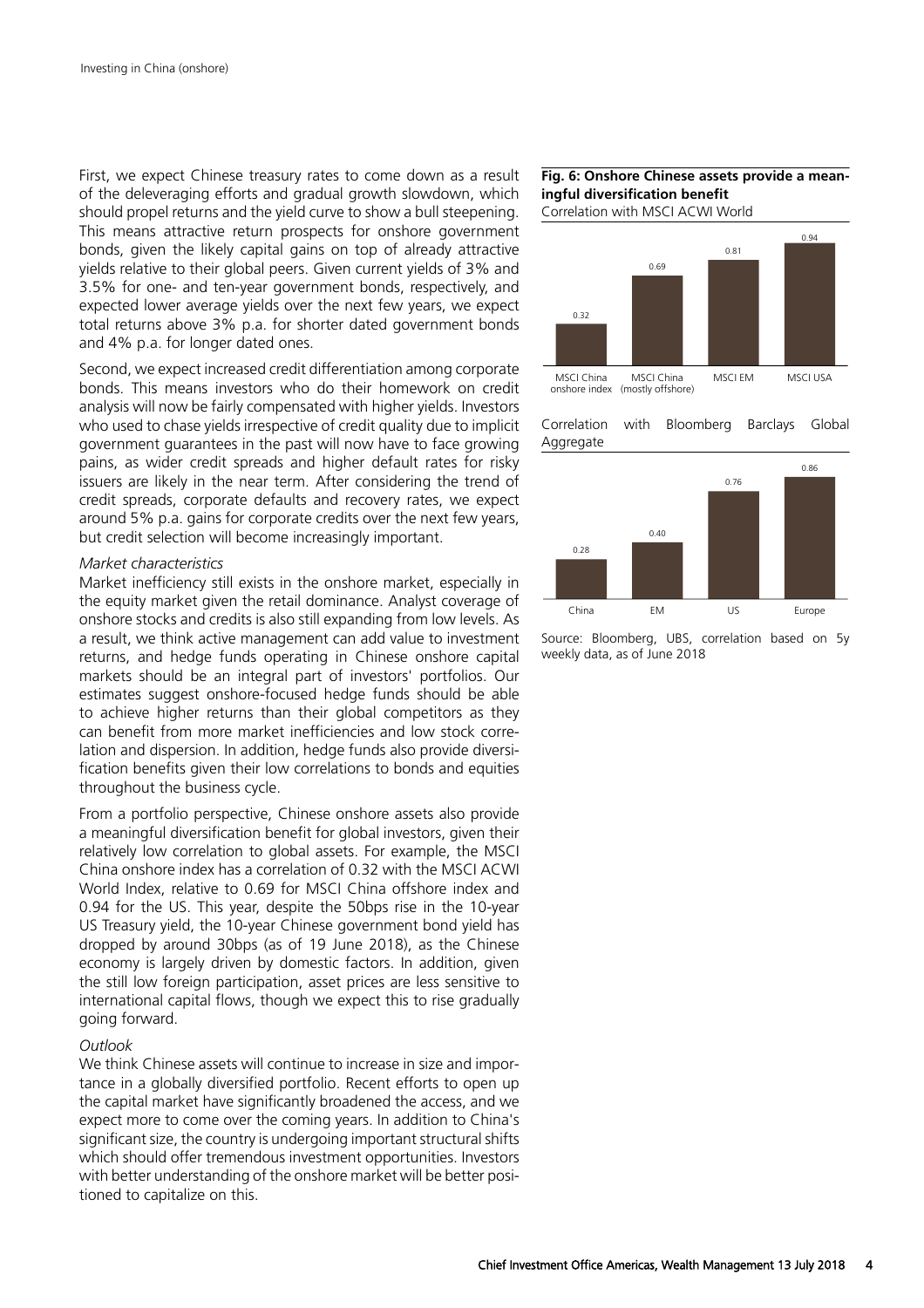#### **Table 1: Onshore markets at a glance**

|                                        | <b>Equity</b>                                                                                                                                                                                                                                                | <b>Bond</b>                                                                                                                                                                                                             |
|----------------------------------------|--------------------------------------------------------------------------------------------------------------------------------------------------------------------------------------------------------------------------------------------------------------|-------------------------------------------------------------------------------------------------------------------------------------------------------------------------------------------------------------------------|
| <b>Market size</b>                     | USD 8trn                                                                                                                                                                                                                                                     | USD 12trn                                                                                                                                                                                                               |
| <b>Investor mix</b>                    | Retail investors dominate (85% of turnover)                                                                                                                                                                                                                  | Domestic institutional investors dominate: banks<br>hold 56% and funds 23%                                                                                                                                              |
| Foreign ownership                      | 2%                                                                                                                                                                                                                                                           | 2%                                                                                                                                                                                                                      |
| <b>Average daily</b><br>trading volume | USD 75bn                                                                                                                                                                                                                                                     | USD 63bn for cash bonds<br>USD 548bn for repo transactions                                                                                                                                                              |
| and fund flows                         | Global index inclusion MSCI is adding China A-shares this year with a<br>5% inclusion factor, and we expect USD 60bn of<br>initial inflows.                                                                                                                  | Bloomberg will include onshore bonds in<br>Bloomberg Barclays Global Aggregate Index<br>starting from April 2019 over a 20-month period;<br>we expect USD 140bn of inflows as a result.                                 |
|                                        | In 3-5 years, we expect over USD 350bn of<br>inflows on full inclusion, and foreign ownership to also included in the JPM GBI-EM Index and the<br>reach 6-7% of A-shares' market cap.                                                                        | Going forward, we expect Chinese bonds to be<br>Citi World Government Bond Index, with<br>additional inflows of around USD 100-150bn,<br>bringing foreign ownership to 5% of onshore<br>bond market in the medium term. |
| Investment style                       | Domestic retail investors favor high growth and<br>small-cap stocks, while institutional and foreign<br>investors favor large-cap and new economy<br>stocks.                                                                                                 | Government and policy bank bonds are the most<br>actively traded by both domestic and foreign<br>investors and the most liquid tenor is 10 years.                                                                       |
| Composition                            | Healthcare Utilities Energy<br>Telecom-<br>munication<br>2%<br>5%<br>Property_<br>$1\%$<br>5%<br>Financials<br>Materials<br>36%<br>6%<br>Consumer $\rightarrow$<br>Staple<br>8%<br>$\Pi$ $-$<br>9%<br>Consumer<br>Industrials<br>Discretionary<br>14%<br>11% | Others<br>Central<br>9%<br>gov't<br>20%<br>Enterprise<br>and corp<br>29%<br>Policy<br>banks<br>20%<br>Local gov't<br>22%                                                                                                |

Source: Index providers, UBS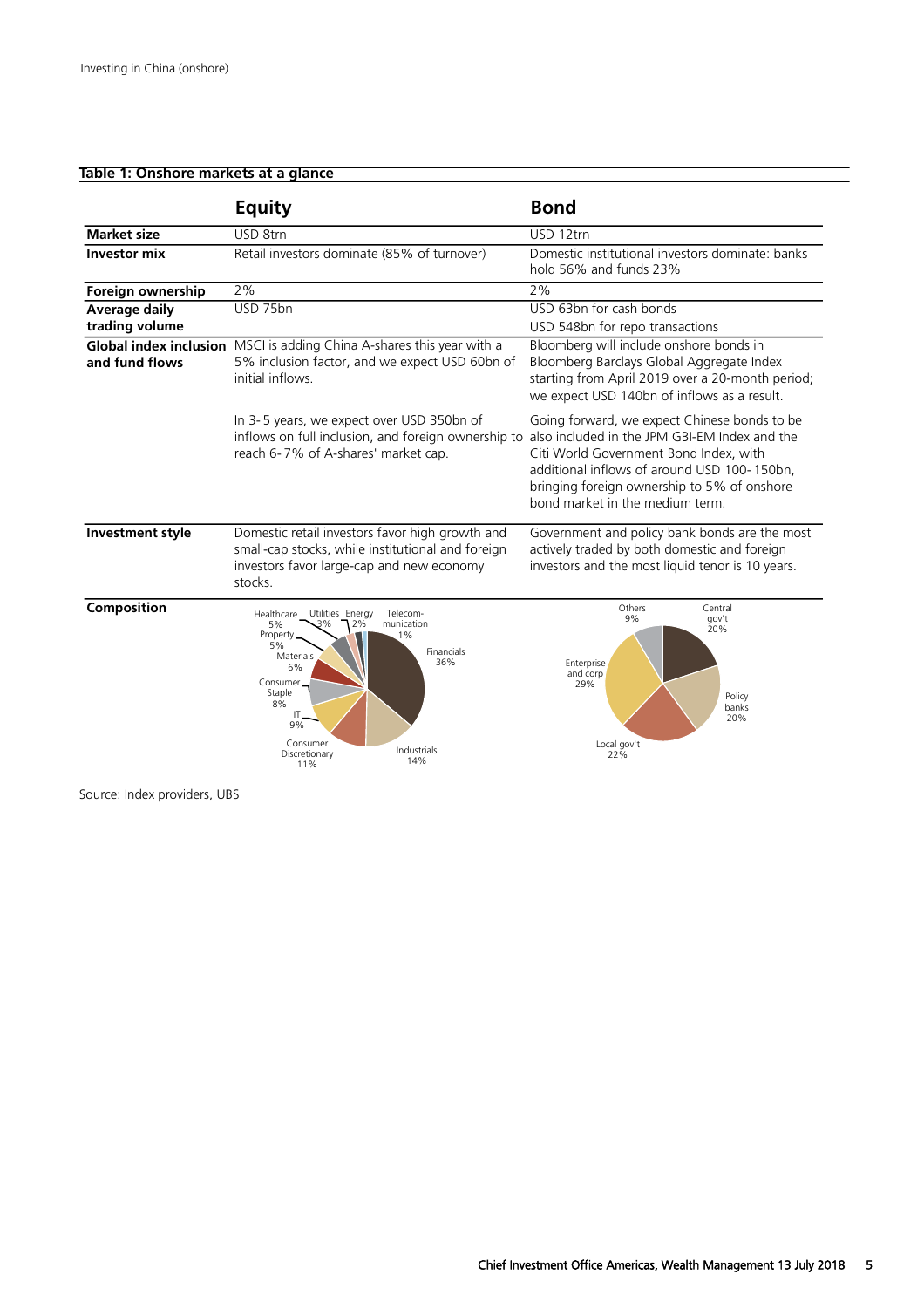## Benefitting from structural shift in the economy

#### **Economic rebalancing offers investment opportunities**

The investment opportunities highlighted above are largely a reflection of major structural changes taking place in China. We believe China will be able to generate a new pattern of growth which combines increasing investment and labor plus productivity more efficiently. To be clear, China is being forced to make these major structural shifts as the previous growth model had major limits. In the past two decades, China's high growth model primarily relied on the mass-mobilization of inefficiently used resources. However, in the aftermath of the global financial crisis, China has become victim of its own success in pursuing such an approach, having remained indifferent to the structural shift in global and domestic demand. As a result, a rapid buildup of excess capacity in key sectors due to over-investment ensued, and policymakers were forced to roll out supply-side reforms mainly consistent with capacity reduction targets and financial support to facilitate this adjustment. These government policies have helped to re-direct resources to more productive sectors, but it takes time to reach fruition. Part of the delay is due to the distortive impact of the huge stimulus program after the global financial crisis. Since excess capacity in heavy industries and high property inventory could not be reduced quickly, the economy went through an extended period of lower returns to investment and reduced productivity. However, recent profit and real investment trends indicate that China has passed the worst of this period.

#### **Rebalancing toward a consumption- and service-based economy**

Certain long-term trends have yet to run their full course and are deeply interconnected. Service industry growth, urbanization and higher municipal land values all tend to go hand in hand. The trade-driven industrialization since the 1990s has drawn millions of workers out of rural areas into towns and manufacturing hubs. The supply of services like health, education, finance and logistics mushrooms to meet demand. Land and property values rise to reflect this change in demand and the greater use of credit and mortgages to price it.

China's domestic growth will be increasingly driven by household consumption and the service sector, as the economy rebalances away from debt-fueled investment. The price, in the near term, is a slowdown in the absolute growth rate as resources are reallocated. Uncertainty around Beijing's trade relationships with select partners could also add to near-term headwinds. But the long-term benefits weigh more because the switch in growth drivers makes the economy more healthy and sustainable. In terms of industry, growth in the service sector has continued to outpace that in the manufacturing sector, and we have seen its share of GDP expanding in recent years.

**Fig. 7: China is seeking high-quality growth amid structural slowdown**

China's real GDP growth vs. government target (in % y/y)





#### **Fig. 8: Tertiary sector's share of GDP has been expanding**

Structure of China's economy (% of total GDP)



Source: CEIC, UBS, as of May 2018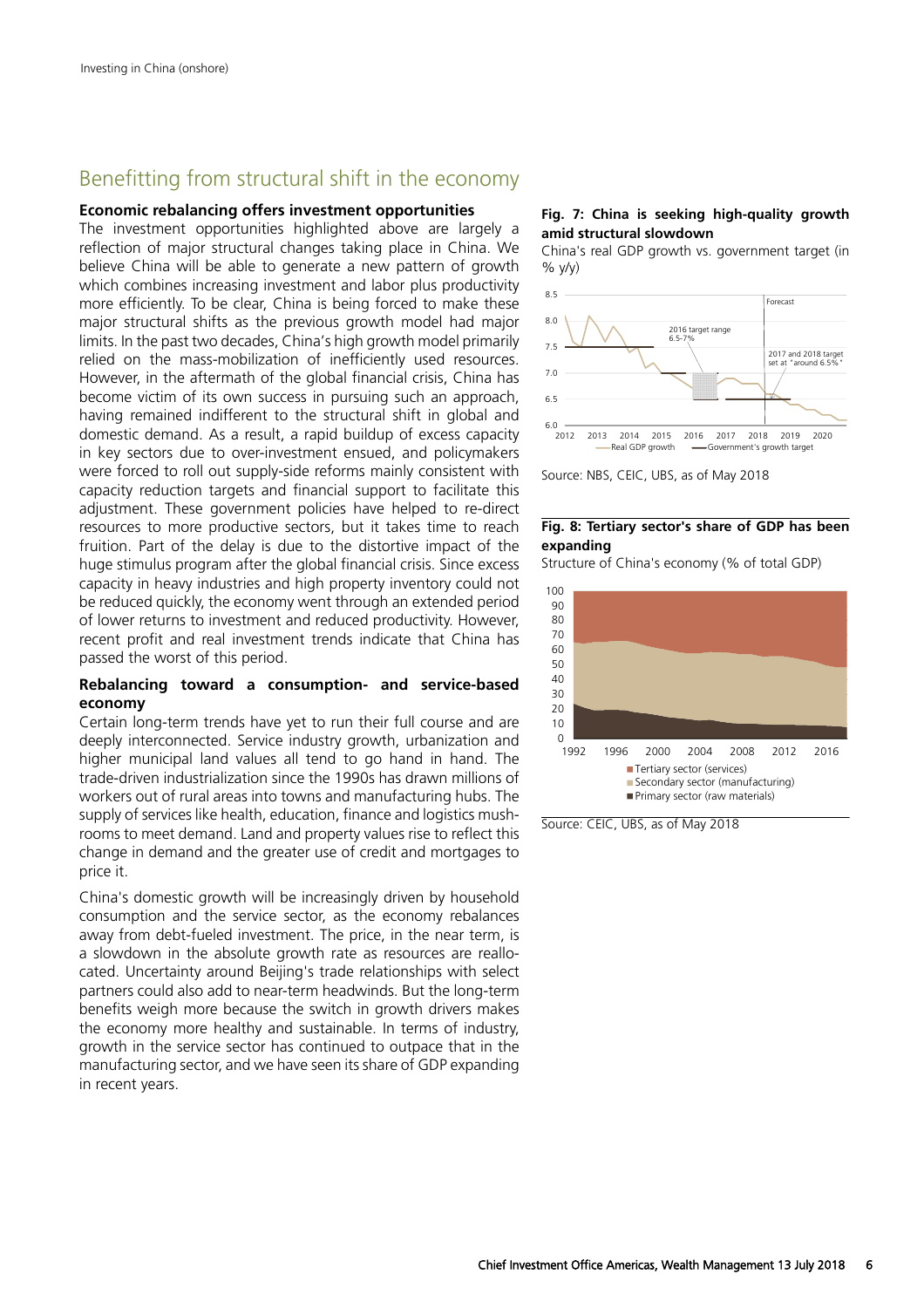#### **Consumer upgrade serves as a key driver for growth**

This has already started to happen. In 2017, consumption accounted for 59% of China's real GDP growth, thanks to the expanding middle class and continued urbanization. We believe the potential on the consumption side is huge. Between 2015 and 2020, close to 100 million new migrants will have moved to cities in China, according to UN forecasts. By 2030, this figure will potentially double. Upper middle and high income consumers, defined as those with annual incomes over USD 9,600, are estimated to reach 480 million, 35% of China's population by 2030. This has been evidenced in recent years by the fact that disposable income growth has started to outpace GDP growth. A key reason for this is that the saving rate has started to decline modestly owing to improved social safety net provisions and better credit access for households.

#### **Consumer upgrade**

Along with the high growth in consumption, we see continued consumer upgrades taking place in two ways. First, the majority of people are paying more attention to quality of life. People are willing to pay more for well-known brands, which is also helping the recovery in the luxury market and industry consolidation in the consumer sector. Second, the Chinese are shifting their pattern of spending and moving more towards discretionary items. They are spending less on housing and food, but more on upgrading their lifestyles, like healthcare, education, travel and entertainment, as well as on high-tech products. Engel's coefficient, which measures the proportion of income spent on food, dropped to 29% in 2017 from above 35% before 2016, but remains quite high when compared to developed countries (12-13% for middle-income households and single digits for the high-income group). A continued decline in the spending on food will support the robust consumption in quality, high-end and luxury spending.

#### **Infrastructure still important**

There is still incremental demand for infrastructure construction domestically as China is still perhaps ten years or more away from the 70%+ urbanization ratios of Japan, Taiwan and Korea in the 1980s. Certain factors like better transport links allow the big central provinces like Hubei, Hunan and Henan (each with 50-100m populations) to follow the domestic demand story.

#### **Shifts in the industrial level**

At the industrial level, there is a natural shift from the manufacturing sector to the more "knowledge intensive" services sector as income levels rise. And within manufacturing, the key changes are the shift up the value-added ladder and a move away from manufacturing assembly towards keeping more production at home (similar to Korea). For example, China's recent industrial upgrade plan aims to increase the domestic content of core materials to 40% by 2020 and to 70% by 2025. Higher wages and China's rapid advancement in various technologies make this shift inevitable irrespective of the current Sino-US tensions. However, the initiative has increased China's sense of urgency to innovate and reduce foreign dependence. This shift in comparative advantage also brings China into more direct competition with its North Asian neighbors in certain product categories.



Contribution to real GDP growth (in percentage points to overall growth in % y/y)



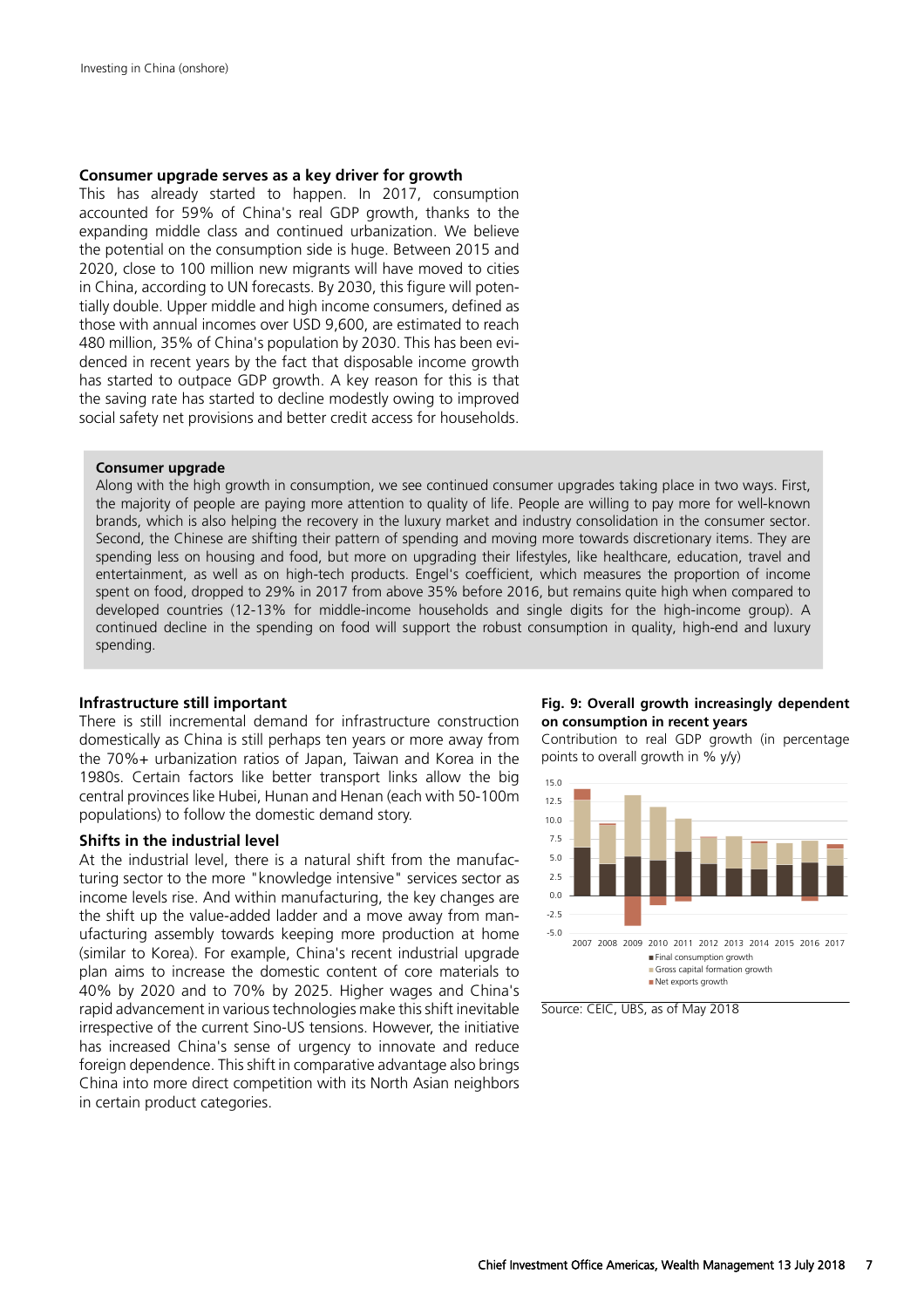### A balancing act to manage risks

In this section, we review the key challenges that China faces in achieving the previously described economic shifts. While we believe China's policymakers will be able to prevent the economy from hitting one of the roadblocks described below, navigating around them involves some major challenges. And there is a significant risk that some of these key challenges will temporarily flare up and result in periodical stress in the domestic capital markets. Temporary noise from external risks, like the recent escalation of Sino-US trade tensions, could hurt sentiment during certain periods as well. Thus, we believe the volatility in the onshore Chinese financial market, in particular in equities, will be significantly higher than in more traditional markets in the years ahead. Therefore, as China offers superior investment return opportunities, we have to monitor these risks. We address below some of the major concerns that investors regularly highlight.

**Concern #1: Debt and overcapacity.** *Debt-to-GDP ratio rose to 272% in 2017 from 152% in 2007. Some investors are concerned that China might face a looming financial crisis and crumble under the massive debt buildup. Meanwhile, oversupply in 2015 depressed steel prices so much that the profit from producing one ton of steel could not even pay for an ice cream cone, according to the China Iron and Steel Association.*

Given China's current account surplus, USD 3trn FX reserve and 46% savings rate, a debt crisis appears unlikely. It is important to note that 97% of Chinese debt is domestic and funded by savings, a rather stable funding source. In addition, much of the debt buildup was used to fund investment rather than consumption, which makes additional restructuring options such as debt-to-equity swaps possible.

Still, the rapid rise in debt-to-GDP ratio reflects that China has borrowed a lot from the future. Much of the debt has gone into unproductive industries, so the leverage problem is also linked to the overcapacity issue. Ultimately, China needs to improve the efficiency of capital allocation.

The good news is policymakers have implemented a series of reforms to tackle both issues. The supply-side reform started in 2016 combines de-capacity and deleveraging in one package: the former sets production cut targets, and the latter cuts off funding for the unproductive "zombie" enterprises. As a result, industrial capacity utilization rose to a five-year high of 77% in 2017, and non-financial corporate debt/GDP fell for the first time in 10 years.

Another issue in China's credit market is the lack of credit differentiation and prevalent implicit guarantees in investment products. Put simply, if all investment products pay in the end, investors would rather go for the higher yielding ones. This has artificially pushed down rates for risky borrowers while pushing up rates for safer borrowers. Recent regulations, such as the new asset management product rules, aim to break the implicit guarantees, which should increase credit differentiations between good and bad borrowers and ultimately improve the efficiency of capital allocation.

**Fig. 10: Rising debt levels** China's debt-to-GDP ratio (%)



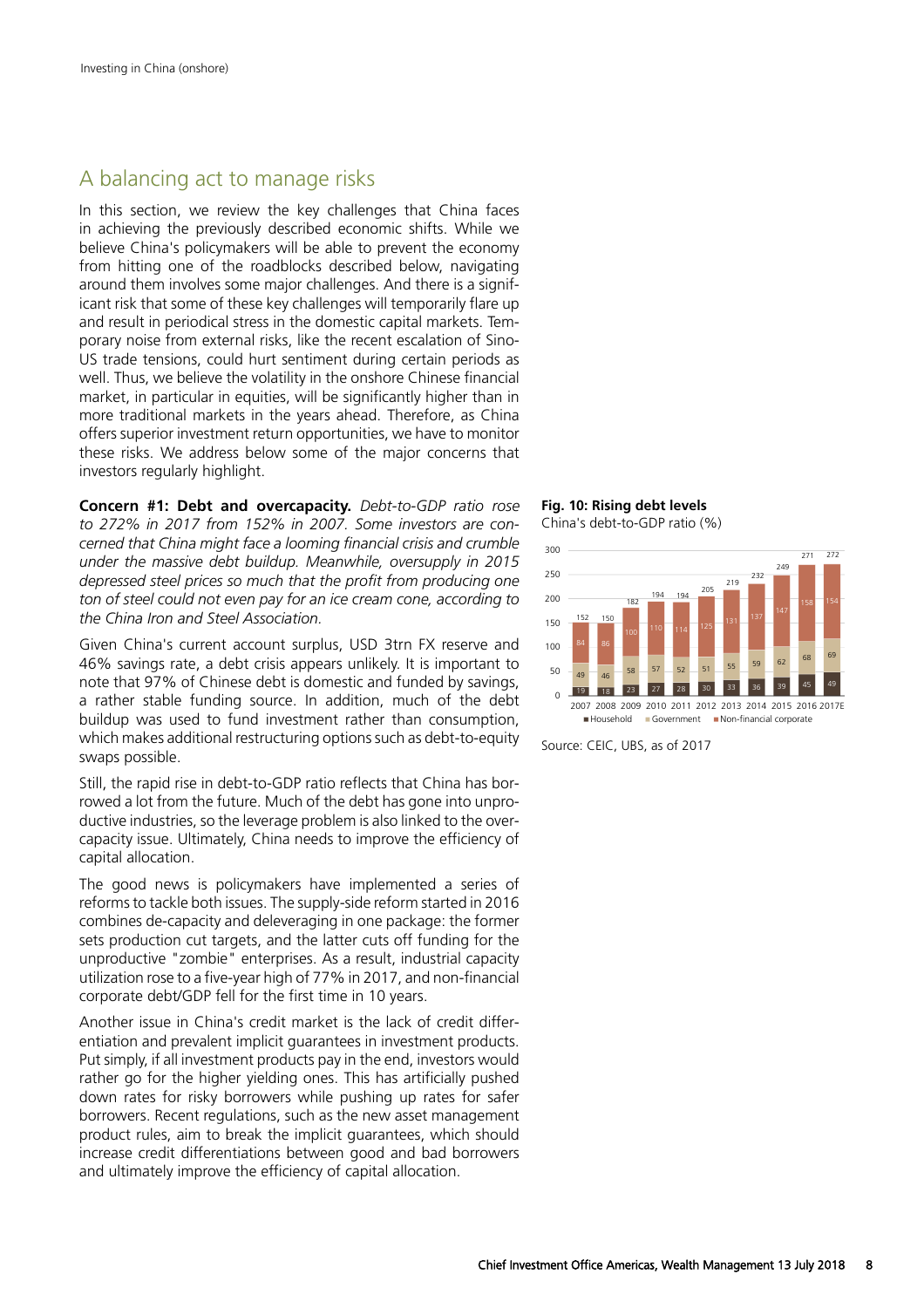To be clear, we are not saying the deleveraging process will be a smooth ride. Defaults will likely rise as funding becomes tight for high yield issuers, but at a moderate pace from very low levels. Growth will likely slow, but new growth drivers are emerging. We remain optimistic that China can manage the deleveraging process without a credit crisis or a hard landing. At the same time, it will be necessary for investors to actively manage the credit portfolio.

**Concern #2: The impossible trinity**. *Economic theory suggests that a central bank cannot have a fixed exchange rate, an open capital account and an independent monetary policy at the same time.*

As China gradually has been relaxing its capital controls in recent years, it has become increasingly difficult to manage an independent monetary policy while maintaining the dollar-yuan peg. In August 2015, China decided to forgo the dollar peg and move to a more flexible exchange rate regime. Although the move was theoretically the right thing to do, the timing was not ideal. Amid a slowing domestic economy, the yuan depreciated 3% in three days against the dollar and wreaked havoc across global markets for fear of a currency war. The mounting capital outflow pressure as a result forced the policymakers to backtrack on China's capital market opening and to rush to defend the currency.

After the 2015 FX reform, policymakers have learned their lesson. They still want to keep monetary policy independence, as China's large domestic economy has different business and debt cycles versus the US. However, abrupt exchange rate movements are also unacceptable, given domestic capital outflows, the international suspicion of a currency war, and more importantly a significant setback for RMB internationalization. Eventually, Beijing decided to ease off on the capital markets opening process.

As highlighted in the financial markets section, the opening of capital markets is now reaccelerating. Timing is on China's side this time, thanks to the stronger domestic economy and a weaker US dollar over the past two years. Although China burned through USD 1trn of FX reserves during the 2015-16, it still has a sizable cushion of USD 3trn. Moreover, the RMB's emergence as an international reserve asset should reduce the need for large FX reserves over time. The push for RMB internationalization is crucial in this regard, and we view the increased opening of China's domestic capital markets as positive for solving the trilemma over the long run. In the process, however, exchange rate volatility will likely increase amid a gradual depreciation trend in the long term. The latter could result from a diminishing current account surplus and the interplay of capital outflows and inflows as the exchange rate regime moves closer to a free float.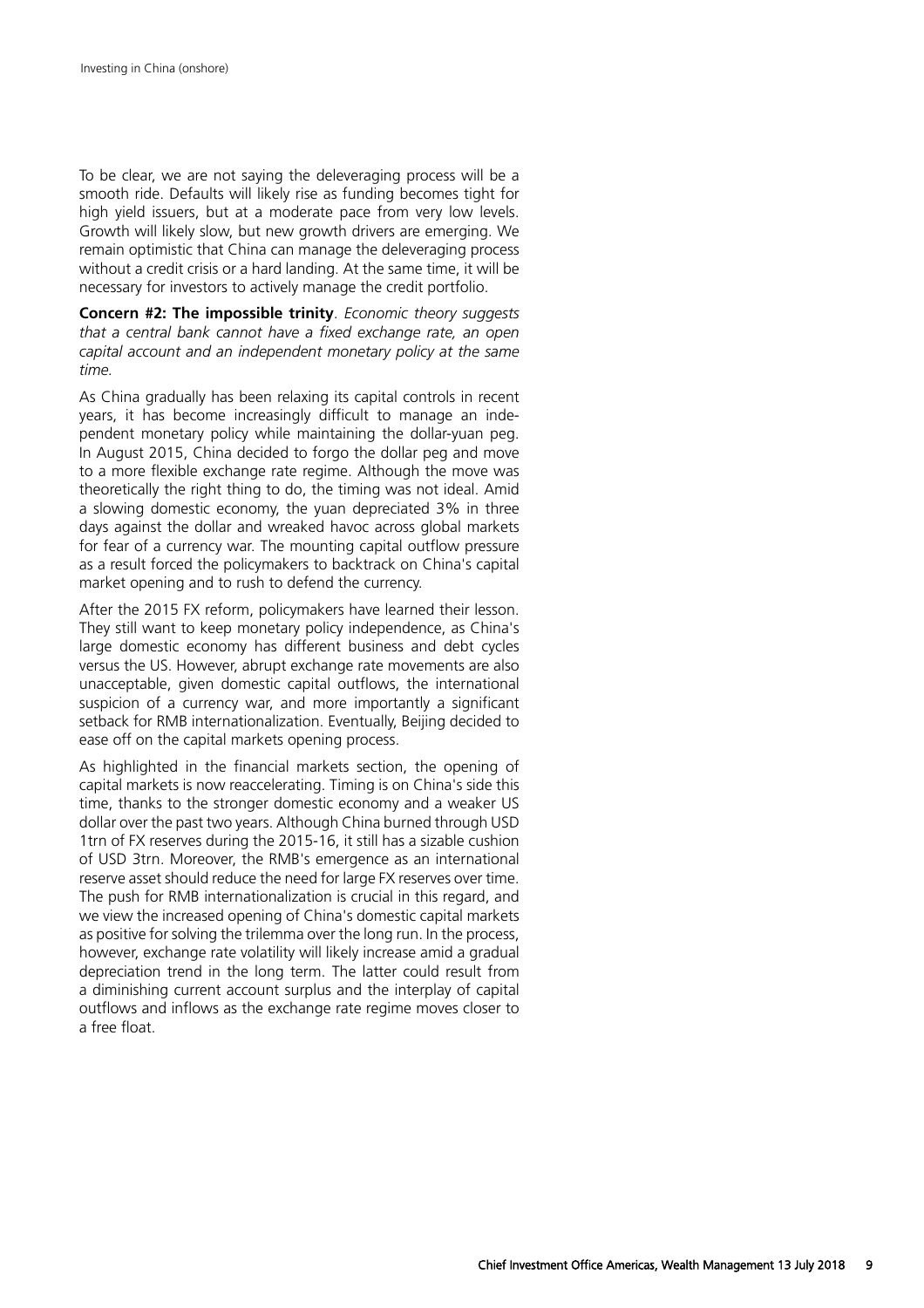**Concern #3: Demographics.** *Some market observers highlight China's unfavorable demographics as a headwind. While it's true that its population is aging, we think the economic impact should be manageable as growth driver shifts to services.*

According to the United Nation's forecast, China's population will peak in 2024 at 1.44 billion and remain stable till the 2030s, after which it may start declining. But the shrinking number of workingage population (age 15-64), which fell to its lowest level since 2009 last year and below 1 billion for the first time in seven years, is an even more ominous sign to China's long-term potential growth rate. Meanwhile, the number of people over 60 is set to rise. This means there will be far more elderly residents in retirement, with fewer working-age citizens to support them. That said, China's spending on services, especially healthcare, insurance, elderly-care and recreation should thrive in the coming years with an aging population that is increasingly affluent. In addition, relaxation on the one-child policy should also soften the negative impact.

Compared with Korea and Japan, which are at more advanced stages of aging, China is facing this issue at a lower income level, which makes pension reform more pressing. For households, this phenomenon may also encourage a higher rate of saving at an earlier point in life and generate higher-than-expected demand for financial saving products and for properties, which are held as assets.

#### **Fig. 11: Working-age population fell below 1 billion for first time since 2010**

China's working-age population (number of people aged 15-64, in million)